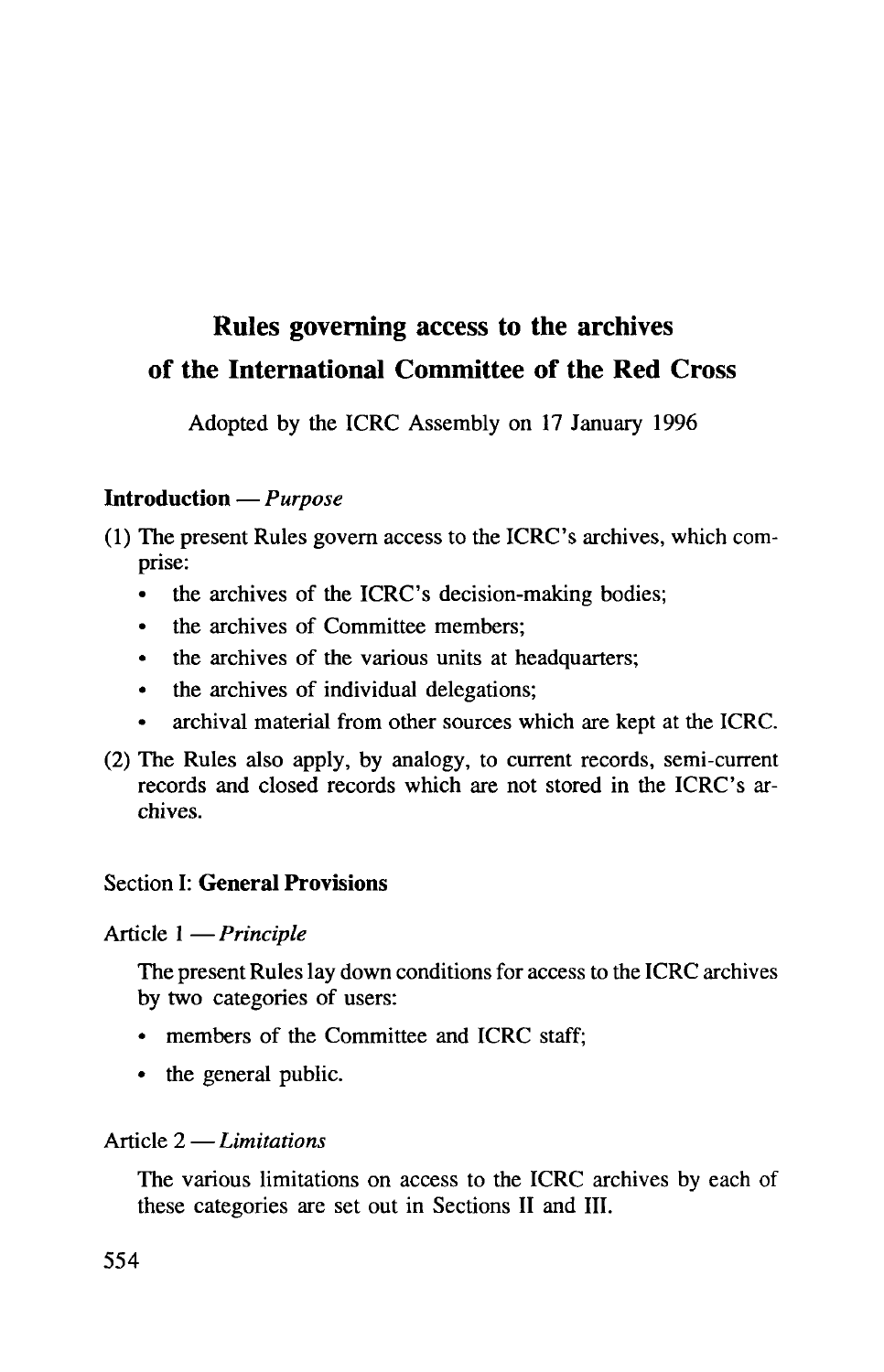#### Article 3 — *Access*

The ICRC Archivist sets out the practical terms and conditions for access to the ICRC archives in *\heRegulationsfor users of ICRC archives.*

## Section II: **Committee members and the ICRC staff**

#### Article 4 — *Members*

- (1) In accordance with Articles 2, 3 and 17 of the *Reglement interieur du CICR du 2 mai 1991,* Committee members have access to the ICRC's current, semi-current and closed records, whatever the classification of those documents. They do not have general access to the personal files of ICRC staff.
- (2) The right of access by the *Commission de controle de gestion* (Management Control Commission) is reserved in accordance with the regulations governing its activities, as approved by the ICRC Assembly.

Article 5 — *Staff*

- (1) In pursuance of their professional duties, permanent ICRC staff have access to the current, semi-current and closed records that are classified "internal" or "confidential" and are protected during a set period.
- (2) Only the unit that has created the document or, where this is not possible, the ICRC's archivists, may authorize access by ICRC staff to archives classified as "strictly confidential". The minutes of meetings held in camera by the decision-making bodies may be consulted only with the express authorization of the ICRC President.
- (3) The right of access by the Management Controller is reserved in accordance with the terms of reference pertaining to that post which have been adopted by the ICRC Assembly.

#### Section III: **Public**

#### Article 6 — *Public archives*

The general public has access to archives classified as public<sup>1</sup> after a set period of time, to ensure that such access will in no way be

<sup>1</sup> The ICRC archivists select and make an inventory of archives to be classified as "public".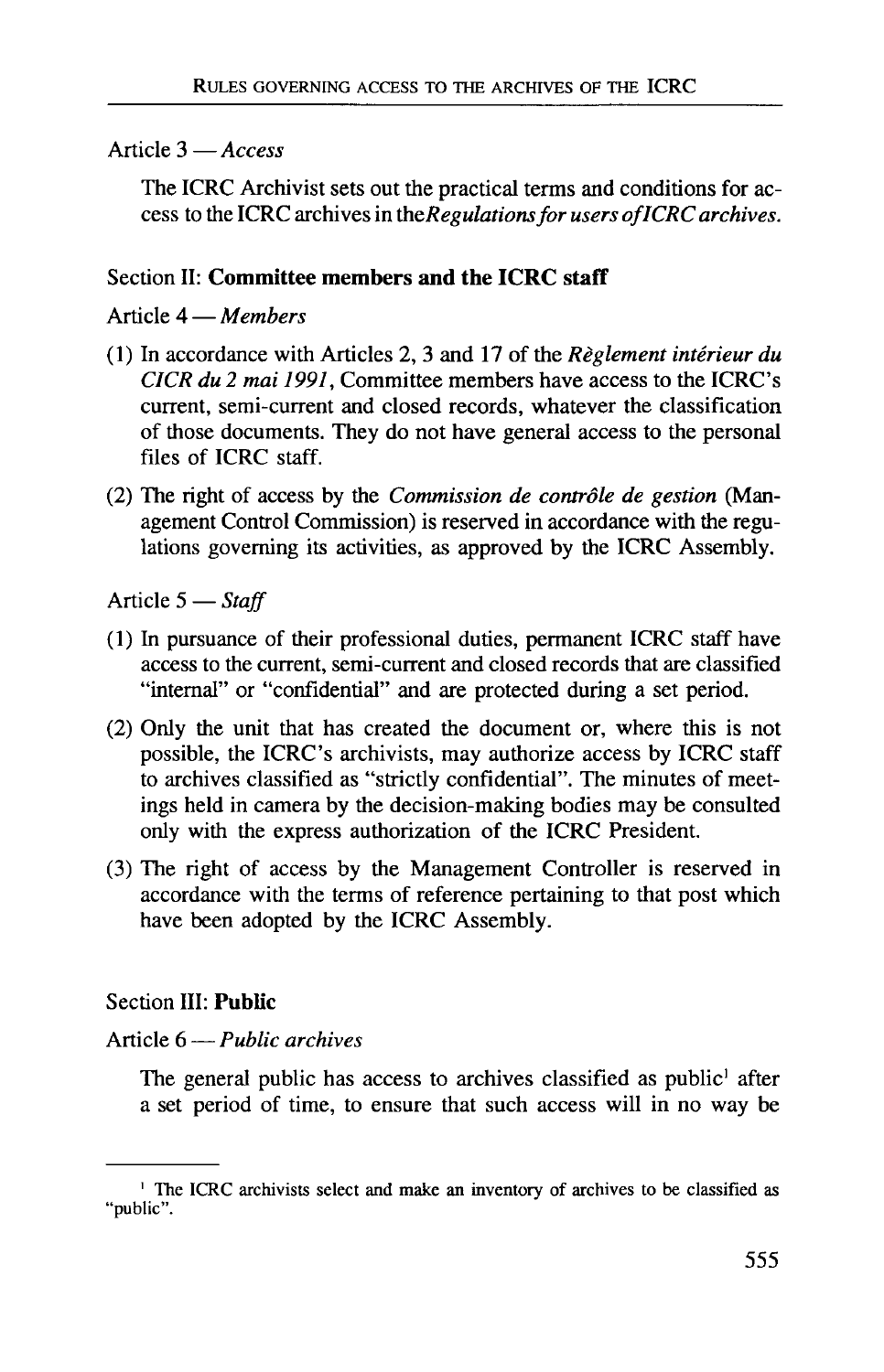detrimental to the ICRC, to the victims that it is its duty to protect, or to any other private or public interests requiring protection.

## Article 7 — *Public archives*

(1) Three types of document are to be found in the "public" archives:

- General ICRC files dating back more than 50 years, including minutes of the decision-making bodies.
- The minutes of the Recruitment Commission, the personal files of staff members and the record series containing personal or medical information dating back more than 100 years.
	- Access to biographical or autobiographical information on a specific individual is allowed after 50 years; such research, however, must be carried out by an ICRC archivist (see Article 10).
	- If permission is obtained from the individual concerned, the 50-year period may be shortened.
- Access to archival material from other sources which has been stored in the ICRC archives is authorized from the date set by the individuals or institutions that deposited the material at the ICRC.
- (2) The period during which the public is barred from consulting a file runs from the date on which the file is closed.<sup>2</sup>
- (3) Documents that were open to consultation by the general public before being deposited in the ICRC archives remain so thereafter.

## Article 8 — *Special access*

- (1) The Executive Board may, before expiry of the time limits set in Article 7, grant special access to facilitate academic work which the ICRC itself wishes to see successfully completed or which it finds of interest.
- (2) The Executive Board adopts the *Rules governing special access to the ICRC's classified archives.*

*<sup>2</sup>* See the annex to the *Rules* for a table of public record groups kept up to date by the ICRC archivists and approved by the Committee.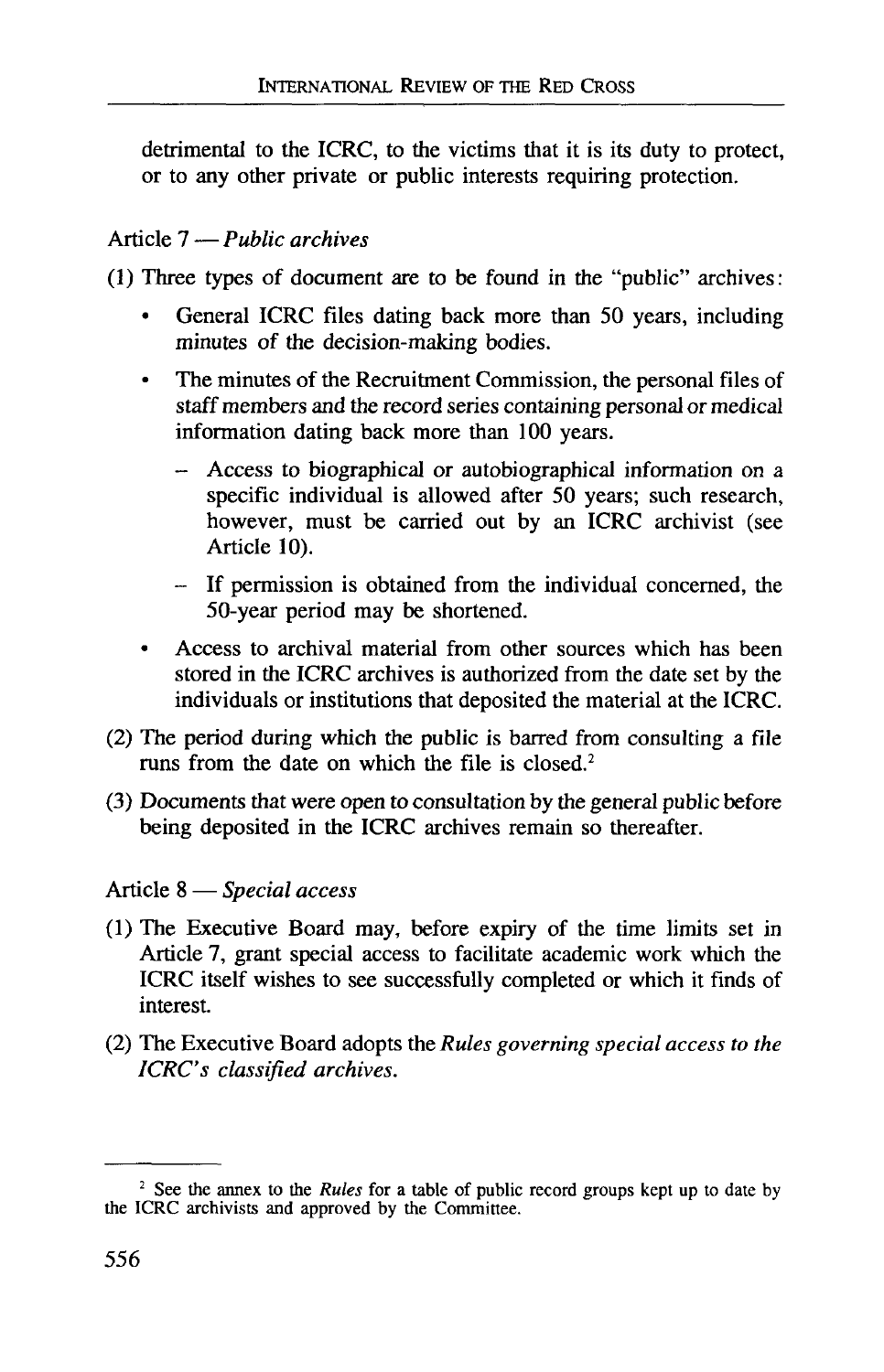#### Article 9 — *Restrictions*

Public access to **ICRC** archives may be temporarily delayed

- in order to permit necessary conservation work to be carried out on the documents requested, or
- if no space is available in the reading room.

Article 10 — *Fees*

A charge is made for research carried out by **ICRC** staff at the request of persons outside the organization (see Article 7).

## Article  $11 - Use$

No use may be made of the archives for commercial purposes unless a specific contract to that effect has been concluded with the **ICRC.**

## **Section IV:** Entry into force

#### Article 12 — *Abrogation*

The present Rules replace, as of 1 January 1996, *the Rules concerning the consultation of ICRC records* of 22 May 1981.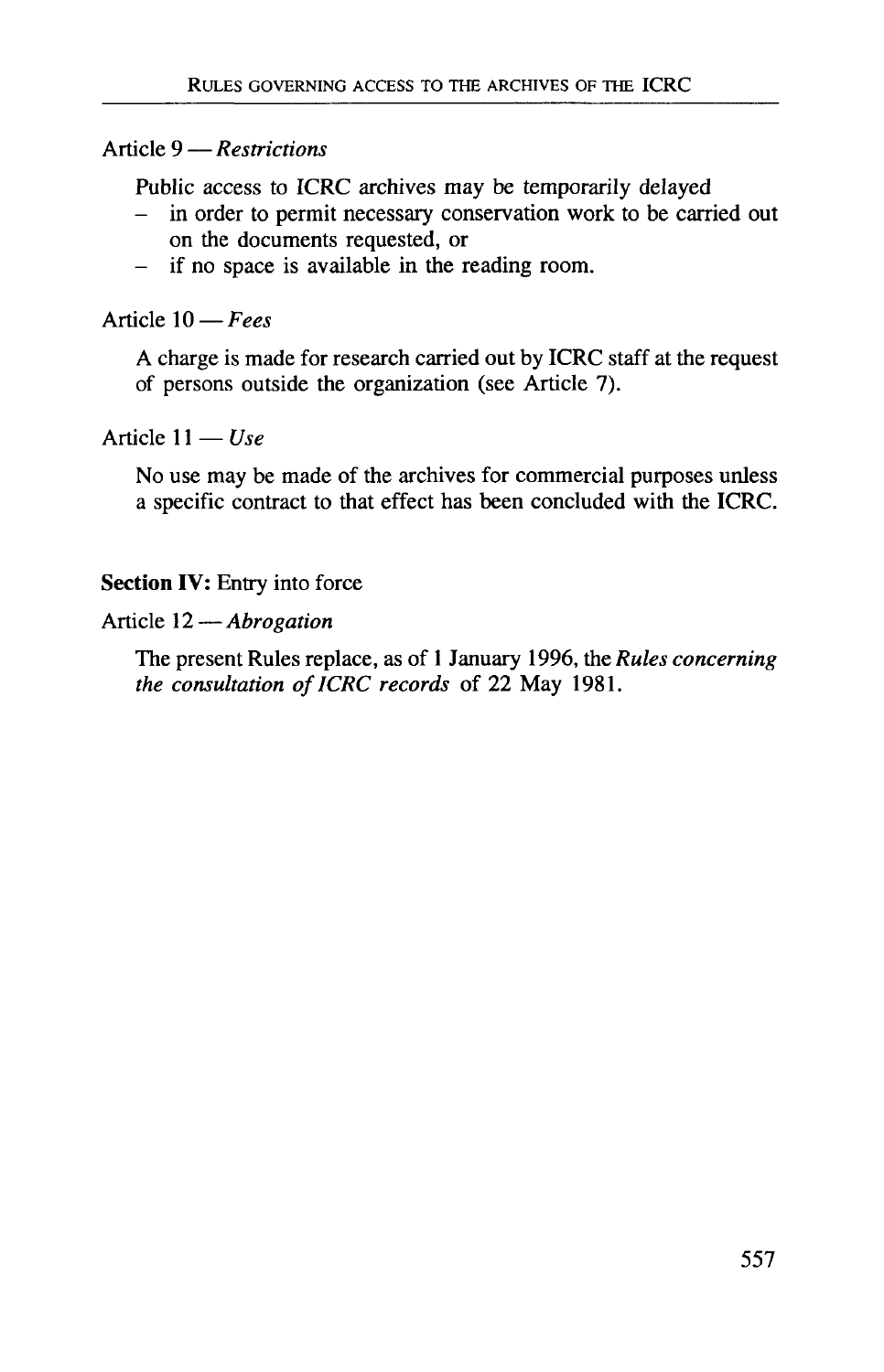## Annex

## **Categories of historical archives open to the public**

| Period                 | <b>Classification: archives group</b>                                                                                                            | <b>Linear metres</b> |
|------------------------|--------------------------------------------------------------------------------------------------------------------------------------------------|----------------------|
| 1863-1945<br>$(-1995)$ | Procès-verbaux<br>Minutes of meetings of the Commit-<br>tee, executive committees and spe-<br>cial commissions (certain series still<br>running) | 4                    |
| 1863-1914              | AF: Ancien Fonds<br>All archives originating from those<br>bodies other than the minutes                                                         | 8                    |
| 1870-1871              | Agence de Bâle<br>Archives constituted by the Basel<br>Agency and forwarded to the ICRC<br>when it closed                                        | 12                   |
| 1877-1878              | Agence de Trieste<br>Archives constituted by the Trieste<br>Agency and forwarded to the ICRC<br>when it closed                                   | 1                    |
| 1914-1918              | C-S: Comité-Secrétariat<br>Committee business other than<br>that concerning the International<br>Prisoners-of-War Agency                         | 1                    |
| 1914-1918              | 400: Agence internationale des pri-<br>sonniers de guerre                                                                                        | 11                   |
| 1916-1922              | [Versements tardifs]<br>Various files without a structured<br>filing plan (source and date of arrival<br>unknown)                                | 5                    |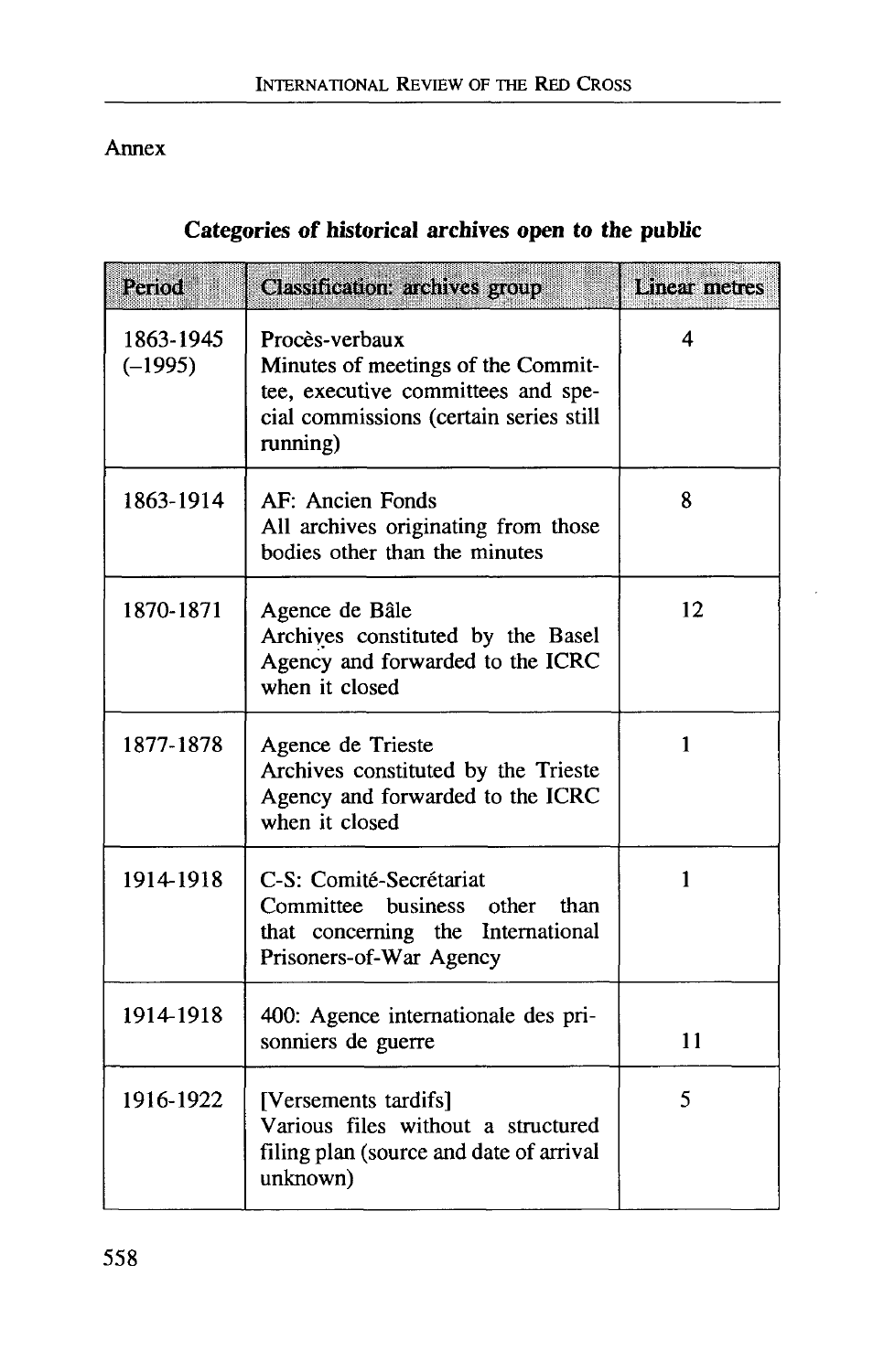| Period              | <b>Classification: archives group</b>                                                                                                                              | <b>Linear metres</b> |
|---------------------|--------------------------------------------------------------------------------------------------------------------------------------------------------------------|----------------------|
| 1919-1921           | FAW: Fonds d'archives de Watteville<br>Protection of prisoners following the<br>Armistice                                                                          | 4                    |
| 1919-1950           | CR: Croix-Rouge<br>Archives from the ICRC General<br>Secretariat, including files on legal<br>and administrative matters and op-<br>erations between 1932 and 1939 | 60                   |
|                     | - National Society series                                                                                                                                          | 10                   |
|                     | - International Red Cross series<br>$(1928-1950)$                                                                                                                  | 4                    |
|                     | - Operational series<br>Chaco, Ethiopia, Spain, Sino-<br>Japanese War                                                                                              | 8                    |
|                     | - Other series<br>Mainly legal matters and those con-<br>cerning the International Red Cross<br>before 1928                                                        | 38                   |
| 1919-1932<br>(1948) | Mis.: Missions<br>Most before 1925; matters concern-<br>ing Russia up to 1948                                                                                      | 22                   |
| 1919-1950           | Classement décimal<br>Relations with international institu-<br>tions, in particular those concerned<br>with social welfare                                         | 2                    |
| 1919-1950           | Files classified as confidential when<br>the 1973 Rules concerning consulta-<br>tion of ICRC records entered into<br>force (declassified)                          | 3                    |
| 1919-1922           | MSB, Mission en Sibérie (Mission<br>to Siberia)                                                                                                                    | $\mathbf{2}$         |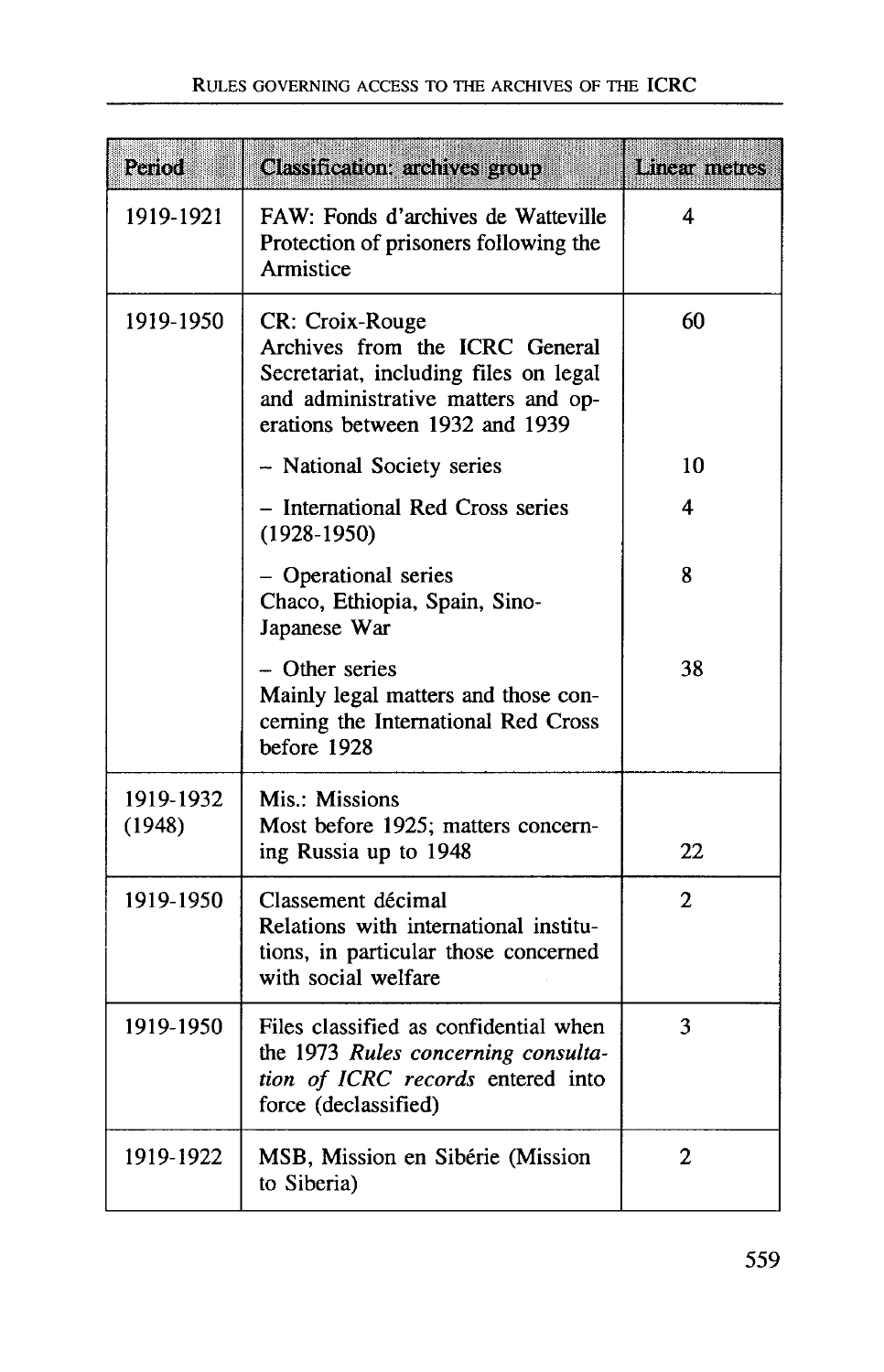| Period    | <b>Classification: archives group</b>                                                                                                                         | <b>Linear metres</b> |
|-----------|---------------------------------------------------------------------------------------------------------------------------------------------------------------|----------------------|
| 1919-1922 | S.V.: Secours Vivres (Food aid)                                                                                                                               | 2                    |
| 1920-1927 | U.I.S.E.: Union internationale<br>de secours aux enfants<br>Missions carried out by ICRC del-<br>egates for the Save the Children Fund<br>International Union | 2                    |
| 1921-1931 | CR 87: Secours aux réfugiés russes<br>(Relief for Russian refugees)                                                                                           | 4                    |
| 1921-1926 | Commixt: Commission mixte<br>de secours<br>Operations to combat famine, mostly<br>in Russia                                                                   | 3                    |
| 1939-1950 | G.: Archives générales du Comité<br>Files on operational matters pro-<br>duced by the Central Secretariat                                                     | 164                  |
|           | - Delegations series (G.3, G.8)                                                                                                                               | 35                   |
|           | $-$ POW/CI camps series $(G.17)$                                                                                                                              | 20                   |
|           | - Series on the treatment of<br>POWs/CIs (G.25)                                                                                                               | 7                    |
|           | $-$ Series on Jews (G.44, G.59)                                                                                                                               | 9                    |
|           | $-$ Series on relief, general $(S.G)$                                                                                                                         | 8                    |
|           | $-$ Series on civilians, general (C.G.)                                                                                                                       | 4                    |
|           | $-$ Correspondence series $(G.85)$                                                                                                                            | 12                   |
|           | - Other series                                                                                                                                                | 69                   |
| 1939-1950 | [Archives from the various ICRC<br>units]                                                                                                                     | 159                  |